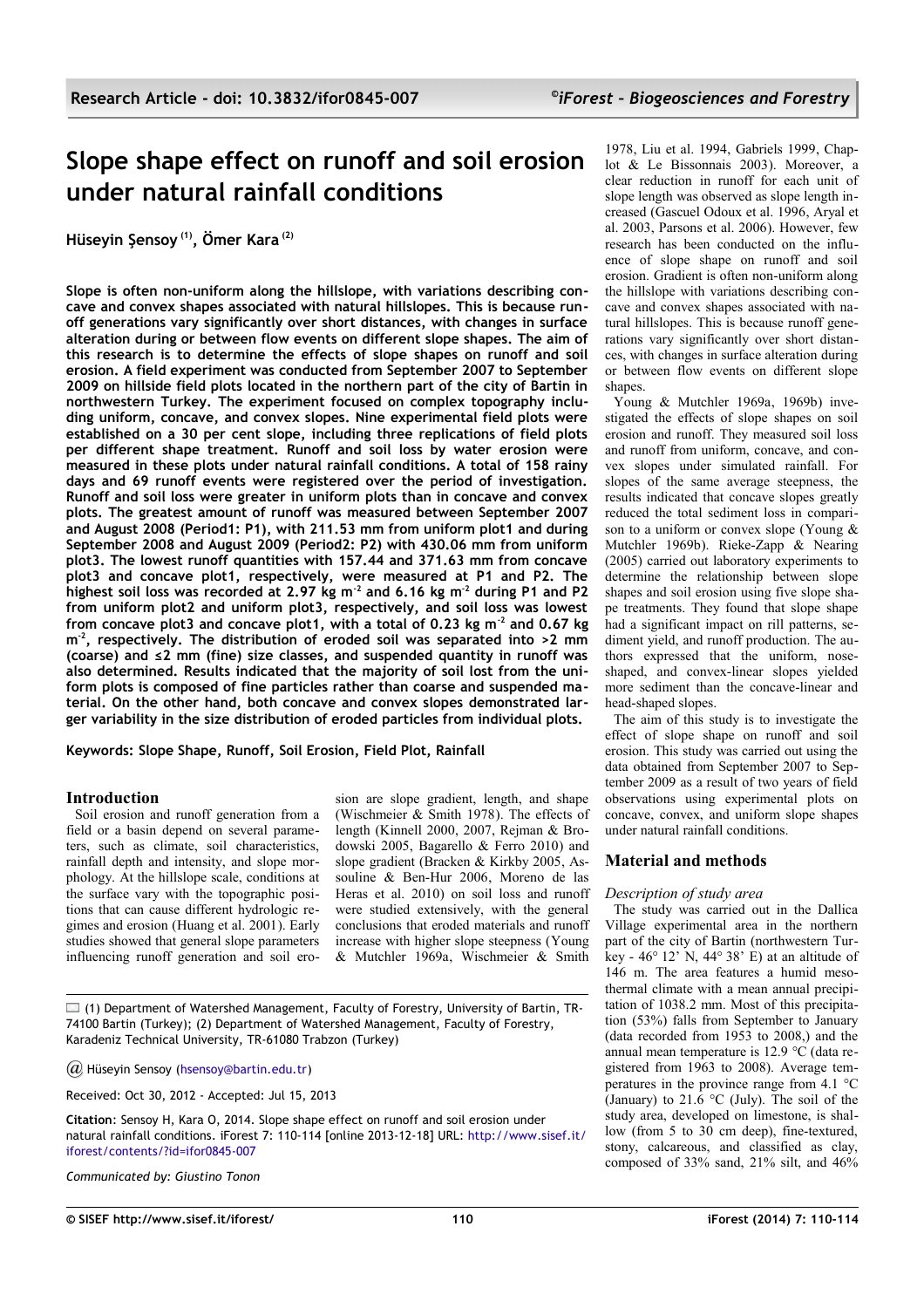<span id="page-1-0"></span>**Fig. 1** - Views of the expe rimental site. Plots on: (a) uniform, (b) concave and (c) convex slopes.



clay. The average bulk density and porosity of the upper 10 cm of soil were  $1.36$  g cm<sup>-3</sup> and 49.38%, respectively. Soil pH was 8.0, electrical conductivity was  $0.19$  dS m<sup>-1</sup>, organic carbon content was 31.24 mg gr<sup>-1</sup>, and total nitrogen content was 2.38 mg gr-1. The soil surface is mainly covered by native herbaceous vegetation and a few small shrub communities. Further details about the ve getation species of the site are given by Kara et al. (2010) .

## *Methodology*

## **Experimental field design**

Experimental plots were established in the summer of 2007, and measurements carried out between September 2007 and September 2009. Nine experimental plots (5.5 m long by 1.87 m wide), consisting of concave, con vex, and uniform hillslope at 30% gradient slope, were oriented parallel to the topo graphy. The experimental field was about 100 m in length and located on the upper and middle part of a hill, and the general slope had a southeast orientation. The expe rimental design included three replications of the field plot [\(Fig. 1\)](#page-1-0) per different shape (concave, convex, and uniform) treatment. The direction of the plots oriented parallel to the main slope of the field. Each plot was bordered by strips of metal sheet, sunken into the ground at a depth of 20 cm, and but tressed by iron bars on either side of the whole plot to restrict the runoff collection area. A 5-cm diameter flow funnel connected to a gutter was installed in the midway of the lower boundary of each plot. Water and sedi ment leaving the plot were directed by these funnels into tanks. The storage system con sisted of two tanks ([Fig. 2\)](#page-1-1), a metal sedi mentation box, and a plastic runoff collec tion tank, arranged in a series on the down slope side of each plot. The sedimentation box and collection tank were covered so that there was no direct precipitation to contri bute to the measured water quantities. Run off and coarse material were primarily mounted in a sedimentation box. A finehole field sieve was installed in the sedimentation box in order to keep most coarse material in the box. Water ran down a gutter connected to a hole in the bottom of the se dimentation box to a runoff collection tank with a capacity of 300 1 [\(Fig. 2\)](#page-1-1). Runoff amount and runoff coefficients from each plot were calculated using the volume of wa ter in each tank, which was measured manu ally within 24 hours of each major rainfall event or after a series of events that were separated by a short time interval. Coarse material and suspended sediment samples were collected as soon as possible after a rainfall event that produced runoff.

Total monthly rainfall amount was mea sured with a standard rain gauge located at

<span id="page-1-1"></span>**Fig. 2** - Storage system com ponents: sedimentation box and runoff collection tank.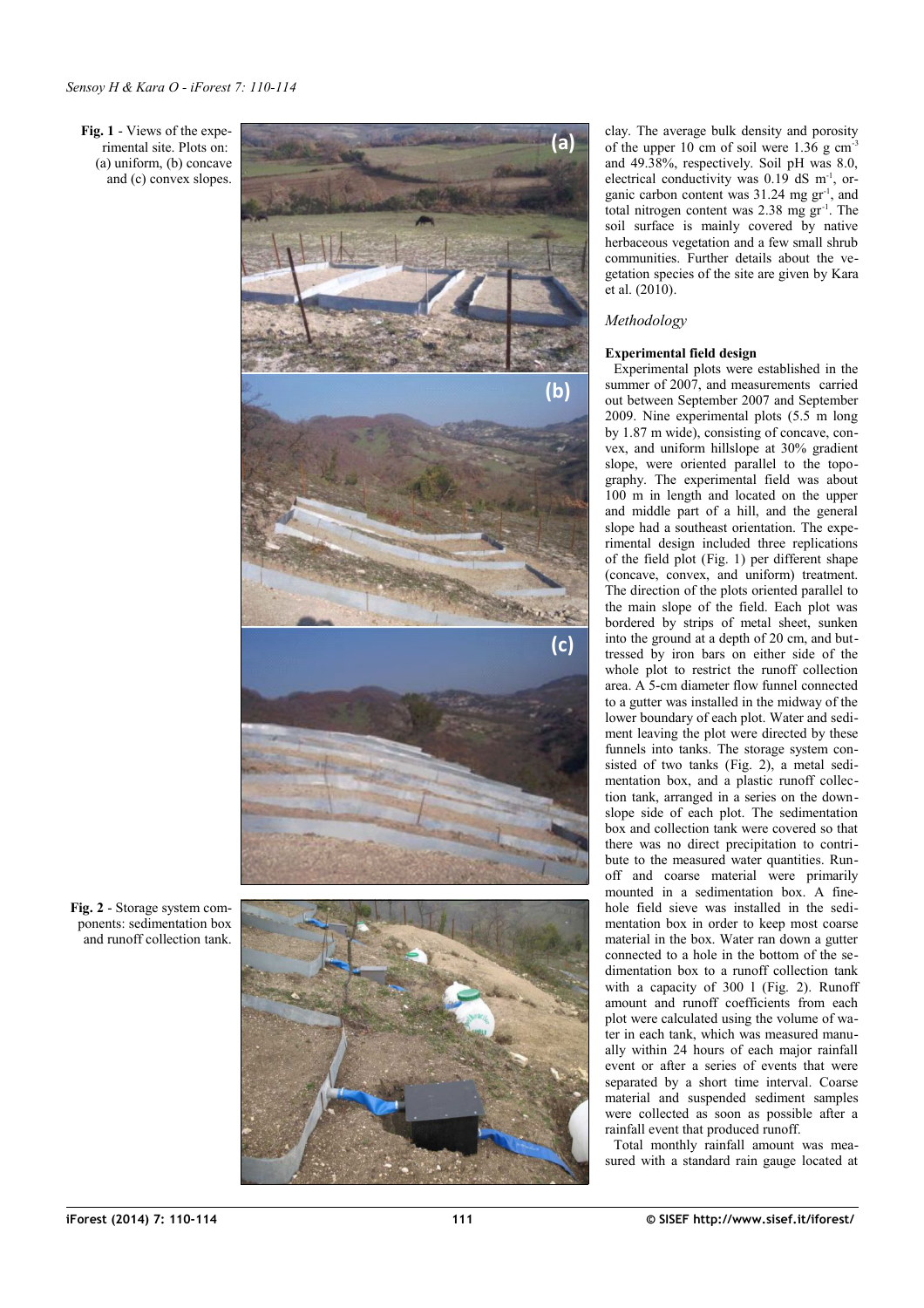the experimental site. The plots were maintained under bare conditions during the study period. All vegetation was removed from the plots by hoeing.

## **Natural rainfall events**

During the period of experimentation, a total of 158 rainy days were registered. Rainfall amounted to 666.9 mm in 2007, 948.35 mm in 2008, and 774.35 mm in 2009. The largest rainfall event was 167.7 mm on July 15, 2009, but no rain fell during August in both 2008 and 2009 and in February 2008. The average volumes of rainfall in January, February, April, May, June, and August in both years was below monthly average during the study period, but the other months had above average rainfalls according to records from Bartin Meteorology Station, located 3 km east of the study site. [Tab. 1](#page-2-2) shows monthly rainfall amounts.

#### **Runoff and erosion measurements**

The runoff amount per unit area (expressed in mm) was computed as the total runoff amount divided by the plot area. The runoff coefficient represents the percentage of runoff from rainfall which is obtained for each runoff event during the study period. The monthly runoff coefficient was determined as the ratio of monthly runoff depth to monthly rainfall. Coarse sediments were collected from the sedimentation box, and sieved, and then macroaggregates ( $> 2$  mm) and microaggregates ( $\leq 2$  mm) were weighed after they had been air-dried. Samples were collected from different depths in the runoff collection tanks for the calculation of average suspended sediment concentration by weighing after oven-drying the collected samples at 105 °C (g  $L^{-1}$ ). Sediment concentrations were averaged and multiplied by the total runoff volume to calculate total suspended sediment in runoff the collection tanks. Annual soil losses were calculated as the sum of coarse sediment and suspended sediment volumes.

#### **Data analysis**

Statistical analyses were carried out using the SPSS 16.0 statistical package program. The effect of slope shape on runoff and soil loss was determined by one-way analysis of variance (ANOVA). A 95% confidence interval  $(p<0.05)$  was chosen to indicate statistically significant differences between samples. Duncan's multiple range test was used for mean comparisons among samples.

## **Results**

## *Runoff characteristics*

Measurement periods from September 2007 to August 2008 are symbolized by P1, and those from September 2008 to August 2009 are symbolized by P2. A total of 69

<span id="page-2-2"></span>**Tab. 1** - Monthly rainfall (mm) at Dallica during the experimental period and mean longterm (1953-2008) values for Bartin Meteorology Station. (\*): No rainfall events, (\*\*): Long Term.

| Years Jan Feb Mar Apr May June July Aug Sep Oct Nov Dec Total          |  |  |  |  |  |  |  |
|------------------------------------------------------------------------|--|--|--|--|--|--|--|
| 2007 - - - - - - - - - 68.3 183.5 243.6 171.6 666.9                    |  |  |  |  |  |  |  |
| 2008 43.4 0* 133.6 27.1 35.3 37.3 175.1 0* 202.7 44.2 75.9 173.9 948.4 |  |  |  |  |  |  |  |
| 2009 162.4 137.5 150.2 69.5 9.6 7.1 238.2 0* - - - - 774.4             |  |  |  |  |  |  |  |
| LT** 117.1 87.3 74.7 55.9 52 67 62.7 84.4 86.5 101.4 122. 127.2 1038.2 |  |  |  |  |  |  |  |



runoff events were recorded in 16 months. Total runoff and mean runoff coefficient from the uniform (U), concave (C), and convex (Cx) plots [\(Fig. 3\)](#page-2-1) were measured. A large amount of runoff was observed during P1 with 211.53, 206.96, and 203.72 mm from uniform plots U1, U3, and U2, respectively. The lowest runoff quantities were observed with 157.44, 163.97, and 166.6 mm from concave plot C3, convex plot Cx2, and C1, respectively. During P2 largest runoff quantities were observed with 430.06, 419.67, and 395.65 mm from U3, U1, and U2, respectively. Lowest runoff quantities were observed with 371.63, 378.83, and 379.27 mm from C1, Cx2, and C3, respectively. The runoff coefficient ranged from 14.18% to 19.05% in P1 and from 31.3% to 37.24% in P2. During July 12-15, 2009, heavy rainfall occurred in the course of four days, in which 233.55 mm of rainfall fell, so the field faced saturation conditions. Thus, during July 2009, a significant proportion of the rainfall to runoff  $($  > 70%) in all plots was observed.

<span id="page-2-1"></span>*Slope shape and runoff relationships*

Monthly runoff amounts were divided into three groups on the basis of mean runoff coefficient as RC1 (< 10%), RC2 (10% < runoff coefficient <  $25\%$ ), and RC3 ( $> 25\%$ ), except for the extreme value in July 2009. The results showed that there were significant differences ( $p<0.01$  and  $p<0.05$ ) in the runoff amounts of three slope shapes within RC1 and RC3 groups, respectively. Surprisingly, no statistically significant difference  $(p>0.05)$  were detected in runoff amounts within the RC2 group associated with the three different slope shapes [\(Tab. 2\)](#page-2-0).

#### *Soil erosion*

The proportion and size distribution of the total soil erosion from the plots are shown in [Tab. 3.](#page-3-0) The total erosion for consecutive periods was substantially higher for uniform plots than for the concave and convex plots. The highest soil erosion was recorded during P1 and P2 from U2 and U3  $(2.97 \text{ kg m}^2 \text{ and }$ 6.16 kg m<sup>-2</sup>); total soil loss from C3 and C1 was lowest, with a total of  $0.23 \text{ kg m}^2$  and

<span id="page-2-0"></span>**Tab. 2** - Statistical summary of runoff based on plots from different slope shape. Values given are the monthly total runoff amounts from each plot  $\pm$  standard errors. Different letters along the same row indicate significant differences  $(p<0.05)$  as from Duncan's multiple range test.

| <b>Variable</b> | Runoff<br>Coefficient $(\% )$ |     | Uniform                       | Concave                       | Convex                        |
|-----------------|-------------------------------|-----|-------------------------------|-------------------------------|-------------------------------|
| Runoff          | RC1                           | 36. | $3.34 \pm 0.30$ <sup>a</sup>  | $1.74 \pm 0.26$ <sup>b</sup>  | $1.81 \pm 0.25$ <sup>b</sup>  |
| (mm)            | RC <sub>2</sub>               | 54  | $30.11 \pm 2.76$ <sup>a</sup> | $25.85 \pm 2.08$ <sup>a</sup> | $26.40 \pm 2.09$ <sup>a</sup> |
|                 | RC3                           | 45  | $50.87 \pm 2.52$ <sup>a</sup> | $42.72 \pm 1.29$ <sup>b</sup> | 43.60 $\pm$ 1.08 <sup>b</sup> |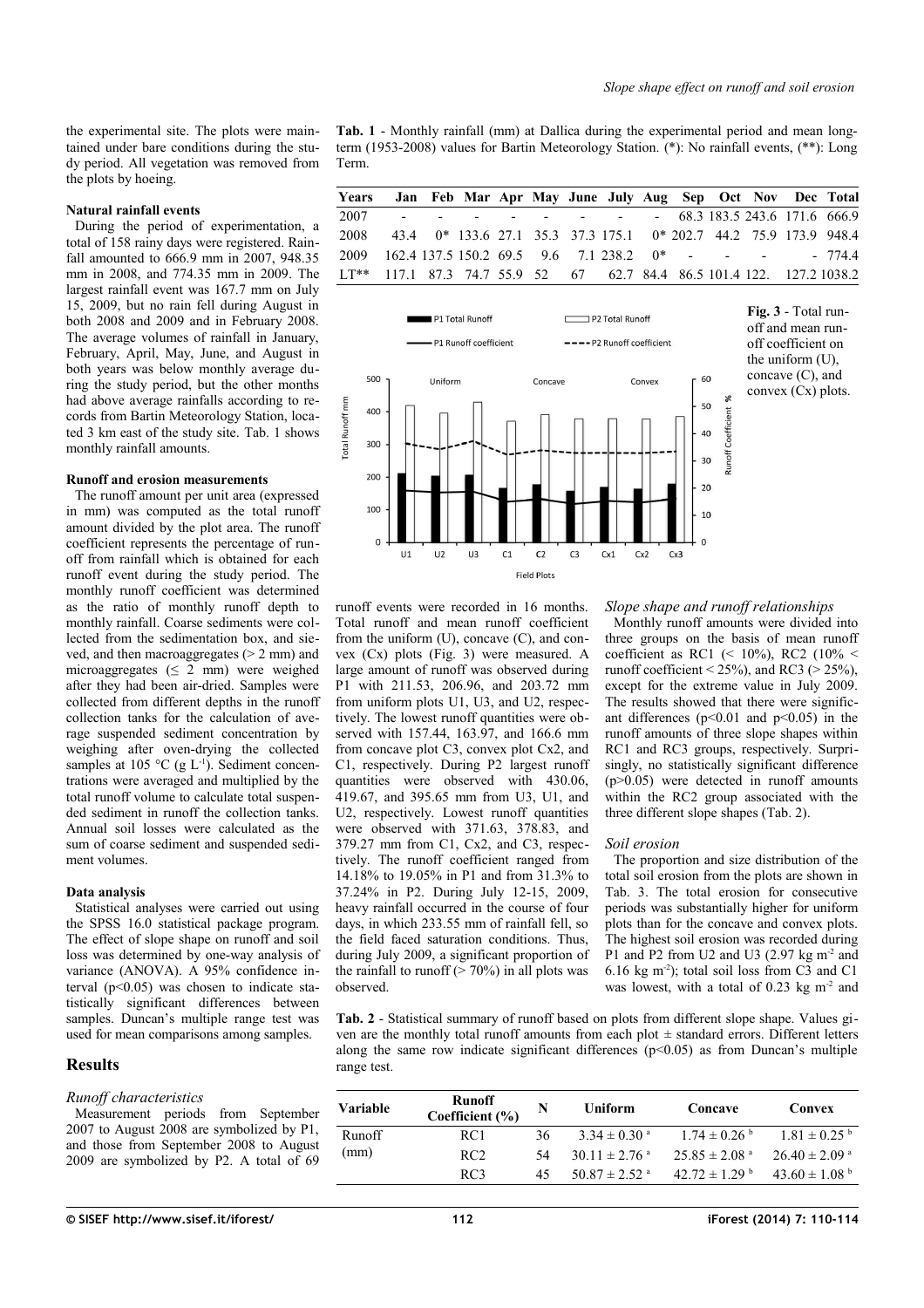<span id="page-3-0"></span>**Tab. 3** - Soil erosion results from slope shape field plots. Values given are the monthly total soil erosion amounts.

|                | Size distribu-                 | Slope shape |                |                |                |                |                |        |      |      |
|----------------|--------------------------------|-------------|----------------|----------------|----------------|----------------|----------------|--------|------|------|
| Period         | tion of eroded                 | Uniform     |                |                | Concave        |                |                | Convex |      |      |
|                | particles<br>$(\text{kg m}^2)$ | U1          | U <sub>2</sub> | U <sub>3</sub> | C <sub>1</sub> | C <sub>2</sub> | C <sub>3</sub> | Cx1    | Cx2  | Cx3  |
| P <sub>1</sub> | $> 2$ mm                       | 0.23        | 0.53           | 0.19           | 0.01           | 0.05           | $\Omega$       | 0.03   | 0.03 | 0.04 |
|                | $\leq$ 2 mm                    | 0.98        | 1.89           | 0.8            | 0.02           | 0.02           | 0.01           | 0.08   | 0.12 | 0.14 |
|                | Suspended                      | 0.39        | 0.55           | 0.39           | 0.25           | 0.23           | 0.22           | 0.16   | 0.31 | 0.11 |
|                | Total                          | 1.6         | 2.97           | 1.38           | 0.28           | 0.3            | 0.23           | 0.27   | 0.46 | 0.29 |
| <b>P2</b>      | $> 2$ mm                       | 0.65        | 0.68           | 0.62           | $\Omega$       | 0.5            | 0.29           | 0.34   | 0.4  | 0.05 |
|                | $\leq$ 2 mm                    | 3.36        | 3.64           | 4.55           | 0.03           | 2.47           | 1.58           | 1.79   | 2.56 | 0.67 |
|                | Suspended                      | 0.94        | 1.35           | 0.99           | 0.64           | 0.61           | 0.5            | 0.24   | 0.75 | 0.17 |
|                | Total                          | 4.95        | 5.67           | 6.16           | 0.67           | 3.58           | 2.37           | 2.37   | 3.71 | 0.89 |

<span id="page-3-1"></span>**Tab. 4** - Statistical summary of soil erosion based on plots from different slope shape. Values given are the monthly total soil erosion amounts from each plot  $\pm$  standard errors. Different letters along the same row indicate significant differences ( $p<0.05$ ) as from Duncan's multiple range test.

| Variable                        | Period |    | <b>Uniform</b>               | Concave                      | Convex             |
|---------------------------------|--------|----|------------------------------|------------------------------|--------------------|
| Soil loss $kg \, \text{m}^{-2}$ | P1     |    | $0.24 \pm 0.07$ <sup>a</sup> | $0.03 \pm 0.01$ b            | $0.04 \pm 0.01$ b  |
|                                 | р2     | 63 | $0.37 \pm 0.18$ <sup>a</sup> | $0.04 \pm 0.01$ <sup>b</sup> | $0.11 \pm 0.05$ ba |

 $0.67$  kg m<sup>-2</sup>, respectively. The particle size distributions of the eroded soil from plots for the two size classes and for the suspended quantity are given in [Tab. 3.](#page-3-0) About twothirds of the total sediment was  $\leq 2$  mm in diameter for all plots, with the exception of plot C1. As for concave plots and Cx1 and Cx2, contrary to uniform plots, suspended sediment made up the majority of the eroded soil in P1. In general, the amount of particles > 2 mm eroded from plots was quite low, as were the particles  $\leq$  2 mm and suspended sediment for consecutive periods.

#### *Slope shape and soil erosion relationships*

Analysis of variance was used to test the significance ( $p$ <0.05) of the differences in the relationships among soil loss and slope shapes both for P1 and P2 study periods [\(Tab. 4\)](#page-3-1). Total soil loss for consecutive periods was significantly higher  $(p<0.05)$  in uniform plots than in concave and convex plots in P1 and P2.

# **Discussion**

There are some similarities as well as differences between results in this study and several previous studies. The results of this study indicate that slope shape has a significant effect on runoff [\(Tab. 2\)](#page-2-0) and soil erosion [\(Tab. 4\)](#page-3-1). As can be seen in [Fig. 3,](#page-2-1) the uniform slope produced more runoff compared to concave and convex slopes. However, the total amount of soil erosion from the uniform slope was considerably higher than that from a concave or a convex slope [\(Tab. 3\)](#page-3-0). Similar results have been reported in laboratory experiments by Rieke-Zapp & Nearing (2005). Meyer & Kramer (1969) hypothesized that concave profile would erode less and produce less sediment than common uniform, convex, or complex slopes. Hancock et al. (2003) demonstrated that concave hillslopes can reduce sediment loss by up to five times that of linear slopes. These findings are partly supported by the results of our study. On the contrary, Young & Mutchler (1969a) found that runoff as well as soil loss from a convex slope was much greater than that of concave and uniform slopes. Another study by Young & Mutchler (1969b) suggested that a concave slope produced higher runoff than uniform and convex slopes and, that soil loss from a convex slope was greater than that from concave and uniform slopes. One possible explanation is that our implementation, as in Rieke-Zapp & Nearing (2005), was carried out in bare soil conditions, and this may be the primary factor together with slope shape effects on soil erosion and runoff. The second factor can also be related to plot length, as in the experiments of Young & Mutchler (1969a, 1969b), in which plot length was 24 m compared with 5.5 m in this study. It is important to remember that several factors, such as spatial variability on plot scale, and sediment trapped in depressions, and remobilized by raindrop impacts may influence soil erosion and runoff.

Although there are close runoff values between different slopes [\(Fig. 3\)](#page-2-1), it may not be said for soil erosion on each slope shape [\(Tab. 3\)](#page-3-0). Total soil erosion in both P1 and P2 from the concave slope was up to 7 and

2.5 times lower and the convex slope up to 6 and 2.5 times lower than the uniform slope, respectively. The variability between uniform and concave slopes may explain the differences in the energy of runoff available for erosion. In concave slopes, runoff velocity was quite low in the middle part of slope; thus, runoff cannot gain enough power to transport soil particles. Similarly, Römkens et al. (2001) reported that the uniform slope yielded a significantly larger amount of total soil loss than the concave slope. Hancock et al. (2003) also stated that concave slopes can reduce sediment loss by at least half the amount of the linear slope.

As noted in the results section [\(Tab. 3\)](#page-3-0), the distribution of particles which are smaller than 2 mm in the eroded sediment taken from all uniform plots is higher than those in P1 and P2. For concave plots except for C1, total sediment yield is dominated by suspended sediment in P1. The proportion of suspended sediment in P2 was less than that in C2 and C3 per  $\leq$  2 mm size class. The results of this study suggest that the amount of eroded suspended particles was more than in other size classes for two convex plots except in Cx3 in P1. In P2, the  $\leq 2$  mm size class made up a great portion of the total eroded material for all convex plots. It seems that there are differences among the eroded classes from the convex slope on plot scale. This kind of unexplained variability for plot scale, particularly concave and convex slopes, is not only seen in particle size distribution classes but also in total eroded sediment. The above heterogeneity was unexpected, although Wendt et al. (1986), Bagarello & Ferro (2004), and Boix-Fayos et al. (2006) specified that unexplained variability may be possible in soil erosion among plots. Detachment and transport processes of sediment are different concepts and are controlled by different soil properties, especially in concave and convex slopes. The size and density of detached particles affect the transport limit of sediment (Agassi & Bradford 1999) and slope shape has an effect on the travel distance of individual particles from plots. This does not seem to be the primary factor for concave and convex slopes.

# **Conclusion**

This field experiment indicates that slope shape has a significant effect on soil erosion and runoff. Uniform slope produces more runoff and soil erosion than others, and concave slope produces the least. Soil erosion shows unexplained spatial variability in concave and convex slopes. Fine soil particles  $( \leq 2$  mm) makes up the majority of the eroded soil from uniform slope, and concave and convex slopes demonstrate large variability in the eroded particle size distribution among individual plots and study periods.